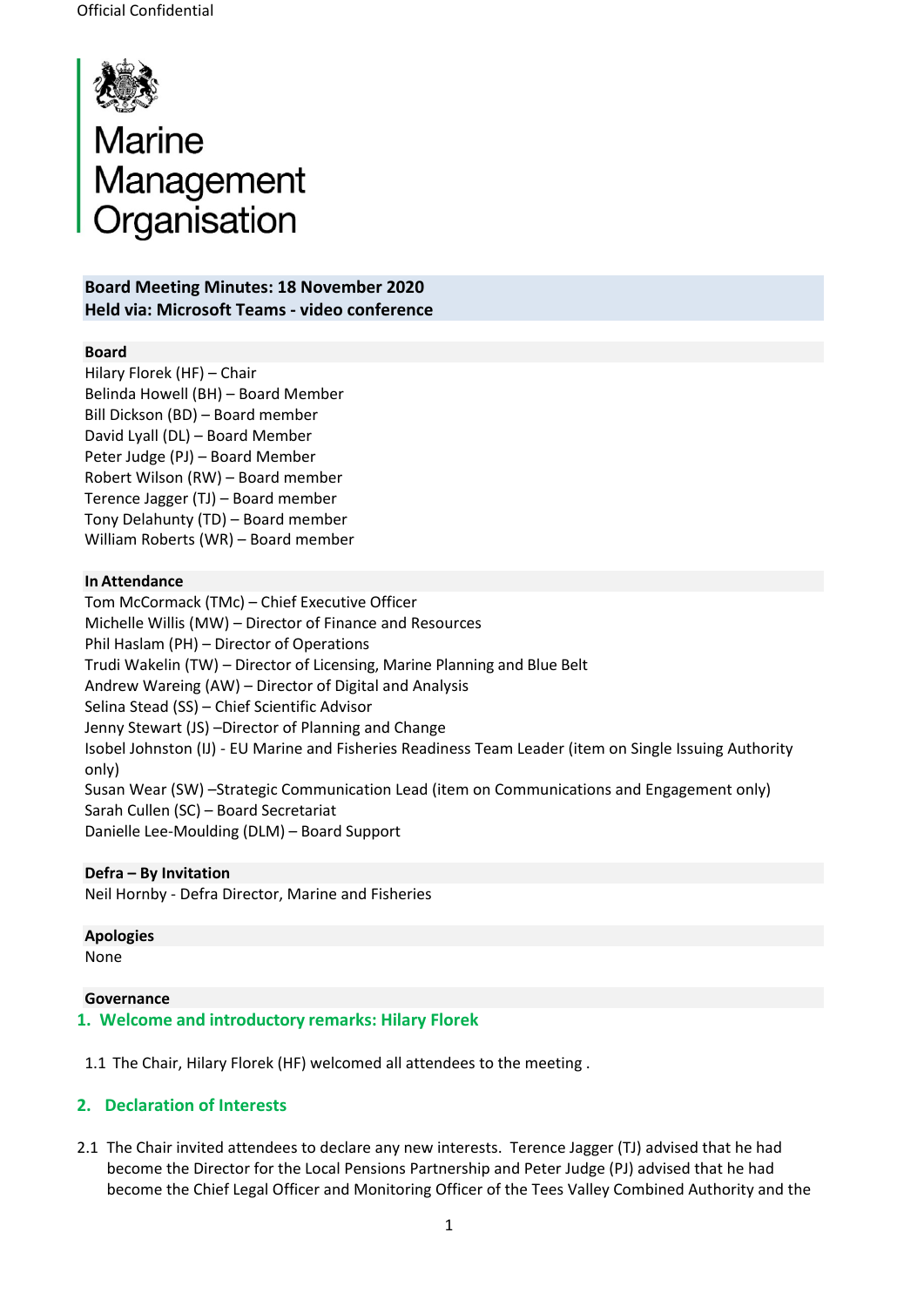Tees Valley Development Corporation.

# **3. Minutes of 23 September Board meeting and actions arising from the meeting**

- 3.1 The Chair noted the draft Minutes from 23 September Board meeting inviting attendees to raise any minor points of accuracy out of committee.
- 3.2 TJ noted a suggested amendment to the minutes at section 9.15 to clarify Board future engagement with Spending Reviews. The amendment was agreed by all attendees.
- 3.3 The Chair drew the Board's attention to the actions arising from the last meeting confirming that all actions were completed, on track or covered by the agenda items.

# **4. Draft Minutes and update from ARAC 20 October**

- 4.1 The Chair invited William Roberts (WR), ARAC Chair, to provide a short update on business discussed.
- 4.2 WR updated on the key points from the recent ARAC and noted the short-term nature of the current 1-year Spending Review and that the next Spending Review may be for 3 years. Given that the MMO would be going through multiple pressures and changes in the coming months, WR was keen to review the Financial and Non-Financial Scheme of Delegations to ensure that they remain valid.
- 4.3 WR advised that he would undertake initial discussions with Tom McCormack (TMc) and Michelle Willis (MW) and circulate the existing Schemes with the Board prior to the next ARAC before returning to Board with recommendations.
- 4.4 MW advised that HM Treasury (HMT) guidance was unclear with regard to the term for future Spending Reviews however the MMO had been accustomed to managing short- and longer-term planning.

# **5. Update from Chair**

- 5.1 HF noted that there had been a tremendous amount of work undertaken across the MMO, particularly highlighting the submission of the remaining marine plans which would have been a great achievement without the impact of the pandemic. The submission of the plans was a starting point and further reiterations of the plans would follow in due course. HF noted her thanks to all involved from the Board.
- 5.2 HF advised that Tony Delahunty (TD) would contribute to the MMO All Colleague Call in December to increase the profile of Non-Executive Board members with MMO colleagues. Future volunteers from the Non-Executives to support the calls would be welcomed based on the theme of each call.
- 5.3 HF noted that it was important to ensure that the relationships with stakeholders was maintained and grown in the coming months in line with the stakeholder framework.
- 5.4 HF updated the Board on recent meetings with Chairs through organisations such as the ALB Chairs Forum and the Public Chairs Forum as well as one-to-one meetings with Chairs of Natural England and the Environment Agency.
- 5.5 Robert Wilson (RW) queried whether it was possible to undertake wider promotion of MMO services and successes given the expertise in the MMO. Jenny Stewart (JS) advised that this work had already started and would be developed in the coming months. The Board agreed to consider future promotional activity out of committee in conjunction with JS.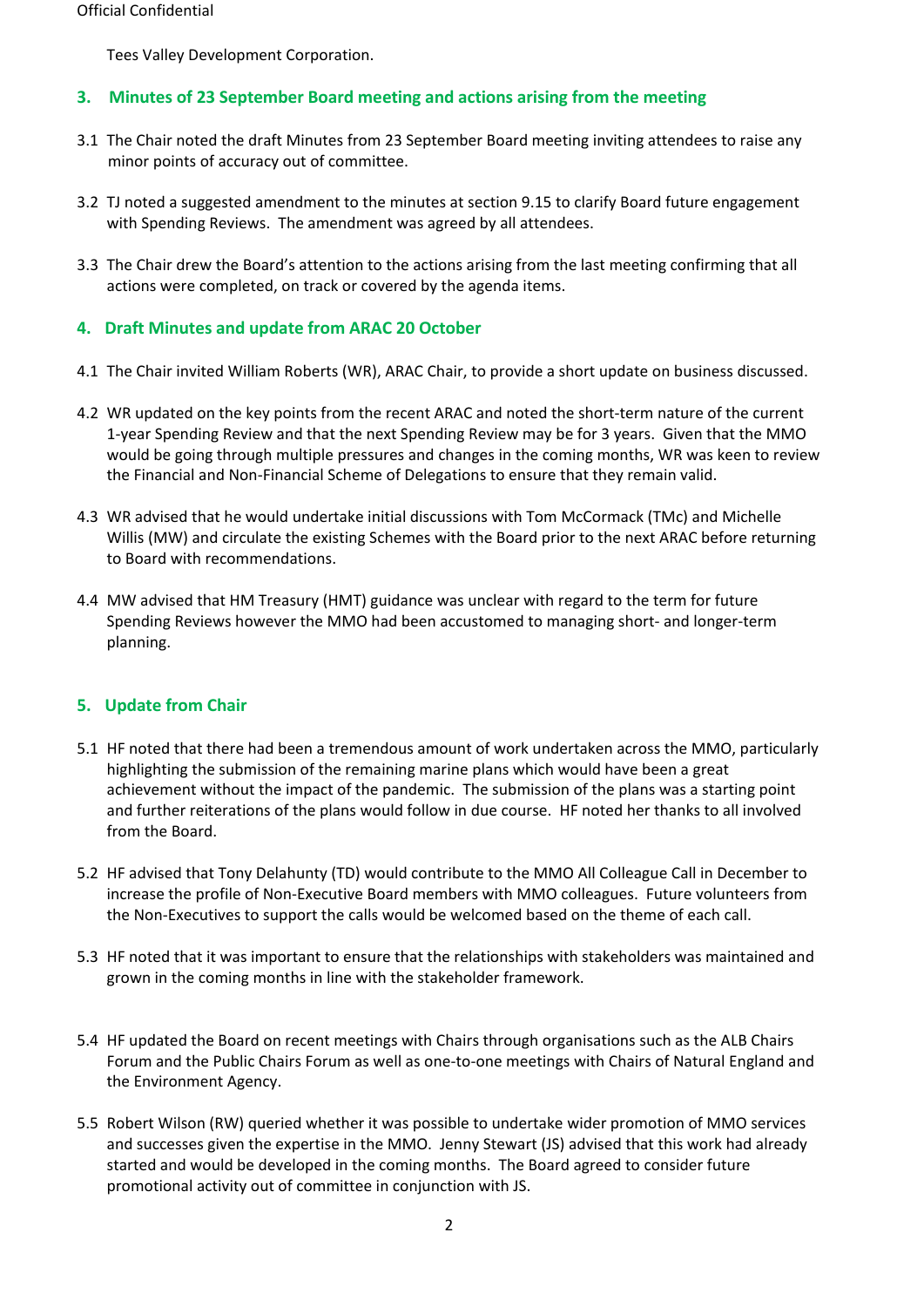# **6. Annual Report and Accounts update**

- 6.1 Michelle Willis (MW) provided a verbal update on this item
- 6.2 We are aiming for Control and Auditor sign off week commencing 7<sup>th</sup> December. An ARAC ad hoc meeting with HF will be needed to agree final report with NAO, look at letters of representation and sign accounts off. We are working with Private Office to ensure Minister Prentis is available to sign before forwarding to C&AG for final sign off with an earmarked laying date of the same time as Defra.
- 6.3 MW also highlighted to the group that there were currently no management letter points, though which is a credit to the team and organisation and that the hard work of all involved should be recognised.
- 6.4 The Board noted the update and passed there thanks to all those involved with the Annual Report and Accounts

# **7. Finance, Performance and Risk (Q2) including Mid-Year Review and any commercial approvals**

- 7.1 MYR now completed with all directorates and shows a underspend against the end of the year forecast. We have looked at the recruitment pipeline and it has raised slightly, acknowledging that at present a lot of recruitment is internal with a look to bringing in more external candidates currently ongoing. Working in the tolerance we usually do, the difference is very reasonable. ELT are to meet on the 30/11 for an exercise around the fisheries SR settlement to acknowledge what this means in terms of impact for next year.
- 7.2 BR acknowledged that MMO current financial position compared to two years ago appears a lot more sustainable. The budget appears to be running very well and credit should be given to the executive team, Fees & Charges also seems to be tracking to forecast and this is to be applauded given the difficulties of this year and the limitations we have been under.
- 7.3 In terms of performance, MW continued to highlight areas of success, acknowledging how well the organisation had respond to adapt to ways of working brought about by Covid 19 climate; importantly that over the last quarter had seen an improvement in performance. Marine licenses are now back within target, this has been as a result of extensive work by TW and the wider team to ensure licenses are kept within KPI and backlogs are cleared.
- 7.4 It was important to recognise the work to support sustainable fisheries throughout the year has continued to be of a high standard with a push on the crab & scallop effort. Evidence subgroup are meeting in December to look at how we conduct fisheries management in the future, developing an evidence base for stock management and how we promote sustainable fishing.
- 7.5 The EMFF has reopened on remaining funds with applications now coming into us from ports and harbors, and from fishers for investment to support Health and Safety.
- 7.6 Complaints are now exceeding response times of 90 %, reflecting the grip and increased engagement with customers, this is a significant achievement given our current working arrangements and way of working has changed significantly.
- 7.7 In terms of strategic risks, there is a focus on the risks associated with our preparations for the end of the Transition Period. Importantly, we have established a Post Euro Group (PEG), led by TM and JS that review the progress of the MMO projects, that prepare us for life after the EU working jointly with Defra to bring everything together and work collaboratively. MW highlighted that the risk register reflected the risks considered at the recent ARAC, specifically referencing the deep dive into the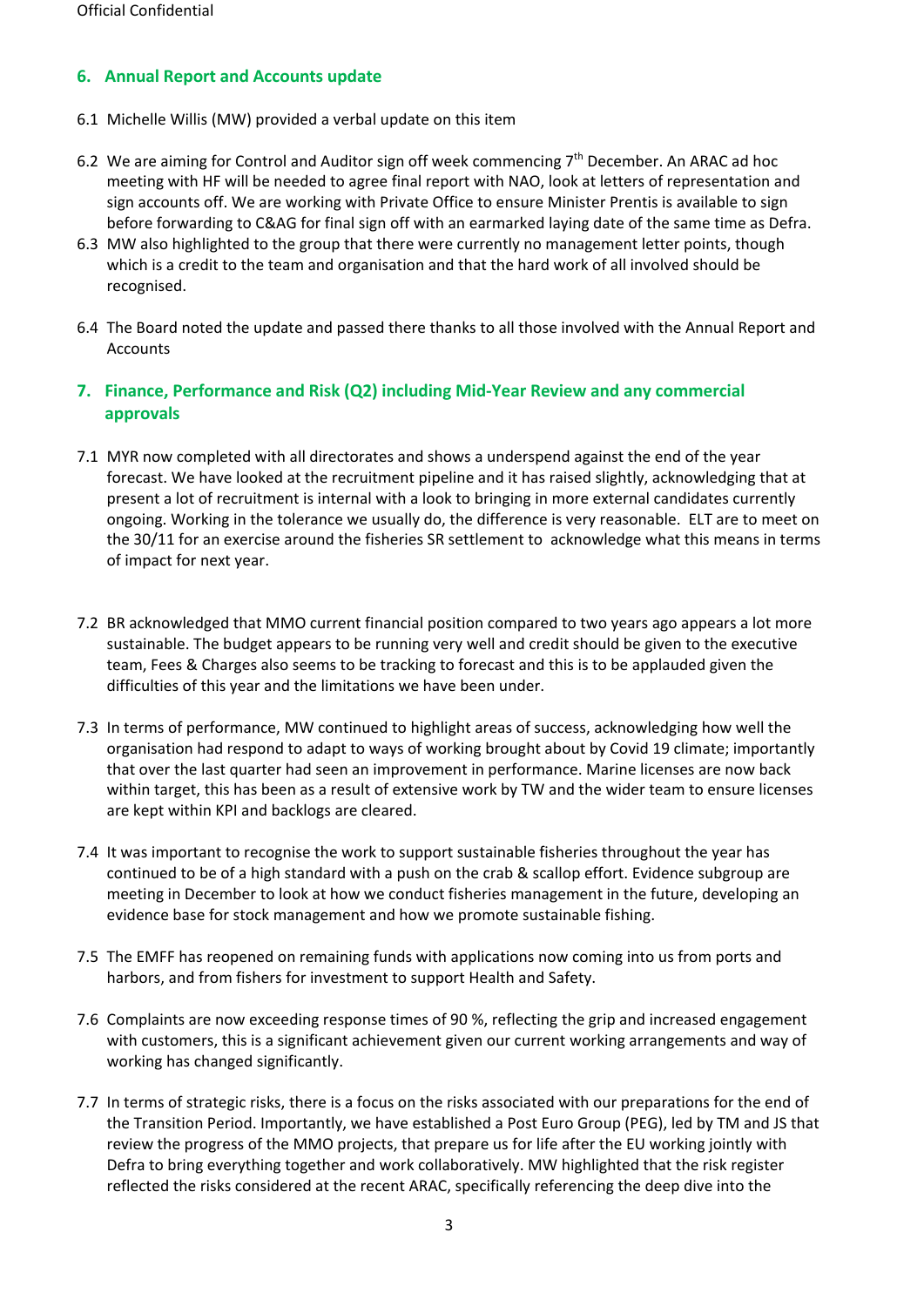#### Official Confidential

Landing Obligation, new risks flagged around recruitment, litigation costs, Covid 19 and capacity issues.

7.8 Audit activities continue to make progress with a number of audit fieldwork and reports completing which will allow them to be uploaded into diligent in the coming weeks. Nathan Paget is leaving Defra in the coming weeks but will be retained the MMO Head of Internal Audit until 31 March 2021. The process of recruiting a replacement is set to commence with discussion and input from ARAC.

### **8. Defra Perspective**

- 8.1 The Chair invited Neil Hornby (NH) to provide an update from Defra..
- 8.2 NH advised that Defra have a confirmed settlement on the Spending Review with HMT and advised that it would be made public on 25 November. Both RDEL and EU Exit budgets have been rolled over though there were changes to the allocation to individual departments within the EU Exit budget.
- 8.3 Last week The House of Lords considered the amendments to the Fisheries Bill that had been made in the House of Commons. Both Houses have agreed the same version of the Bill, meaning no further amendments could be made. The Bill would be passed to the Queen for Royal Assent. Once this was announced it would become The Fisheries Act 2020.
- 8.4 NH offered his thanks to the MMO for the work undertaken on the marine plans and echoed HF's note earlier that the plans would be reiterated, and thoughts would be developed on how the plans could be used effectively by decision makers.
- 8.5 NH advised that progress was underway in Defra on decisions on Offshore Wind and carbon capture which Defra would lead on.
- 8.6 NH advised that he would be leaving Defra in January to take up the role of CEO with Cefas. Mike Rowe who had been leading EU Negotiation teams, had been confirmed as the new Director of Marine and Fisheries and his new post would begin at the start of February 2021.

#### **EU Exit Preparedness**

#### **9. RAS Overview, incl. Day 1 Objectives and Readiness**

- 9.1 Jenny Stewart (JS) introduced the Readiness Assurance Statements (RAS) which focused on the key critical areas of the major programmes impacting the MMO. The RAS would be reviewed weekly through the PMG and Post EU Group (PEG) with the intention of providing an overview to highlight required activity to support delivery and capacity challenges.
- 9.2 HF queried whether JS had any specific concerns that the Board could support with, JS advised that it was mainly an acknowledgement of volume of work required in Defra and the MMO, though she was content that the Board supported work as and when required.
- 9.3 RW raised concerns regarding the readiness of programmes and projects and whether the Devolved Administrations (DA's) were included within the scope for each one. JS confirmed that this had been factored into each project and while it differed between individual projects, they had been accounted and managed for each one.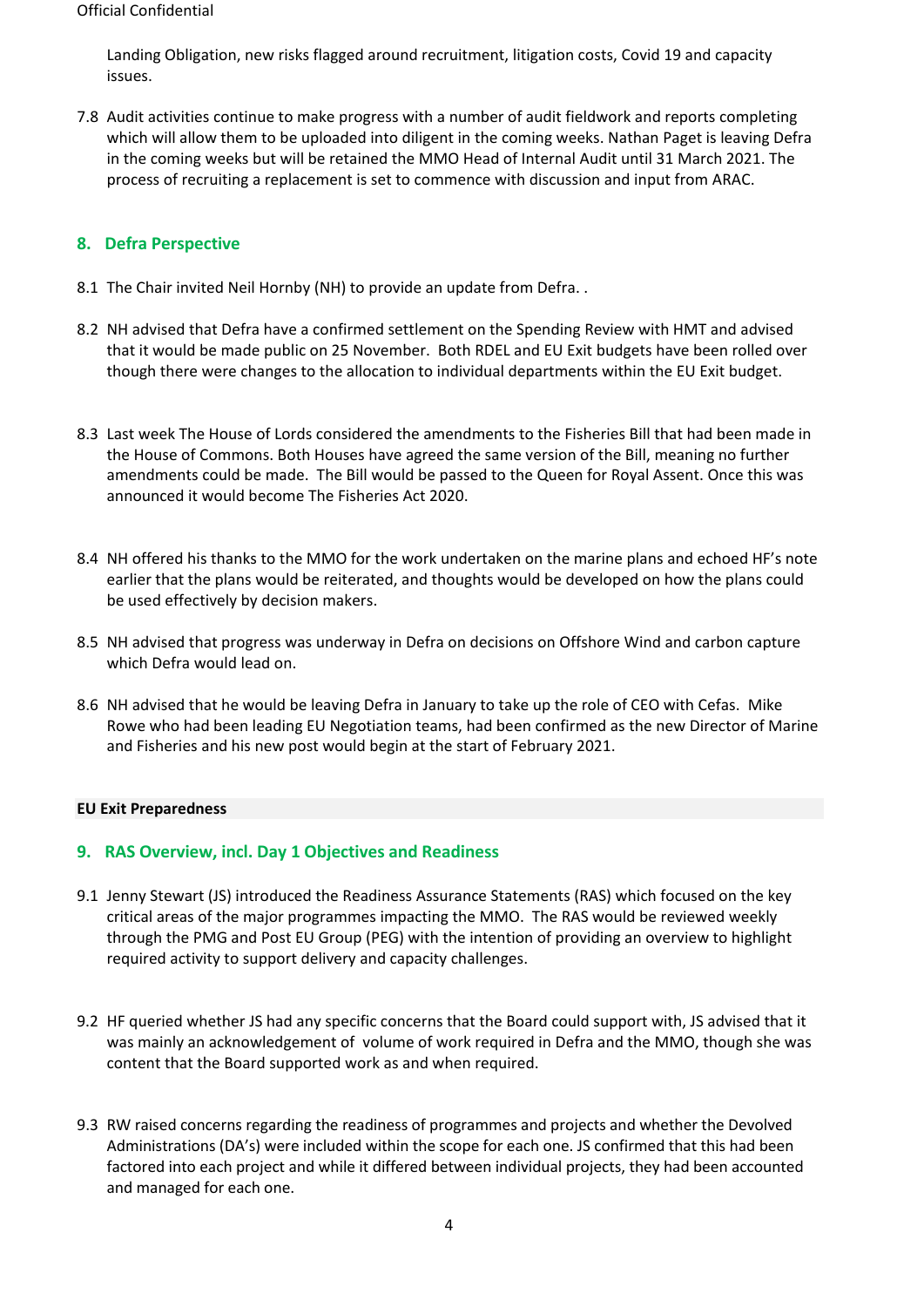9.4 HF advised that the Board understood the scale of work required for EU Exit and were prepared to support as and when required.

# **10. Fish Export Service (Catch Certificates)**

10.1 Phil Haslam (PH) advised the Board on the development of the UK-wide Fish Export Service (FES) which was designed to ensure that the digital self-service capabilities were available for fish exporters and importers to obtain a Catch Certificate from the 1 January. PH advised that the system would move into Public Beta from 16 November and was on track to go live on the 29 December. Testing had identified one customer facing issue (relating to the number of lines on a certificate and which was being rectified) and further development would be undertaken during the Pubic Beta phase. PH explained how the service would work for customers who encounter problems using the service.

#### **11. Control & Enforcement**

11.1 PH updated the Board on the joint risk analysis for control and enforcement to mitigate perceived fisheries risks pre/post Day 1 devised between Devolved Administrations and the MMO.Defra and the MMO would lead on responses to fisheries access violations and non-compliance with fisheries regulations in English waters though partner agencies would lead on areas where access violations or fisheries regulations are not a feature. PH explained that the engagement protocol had been highly developed in recent weeks to ensure a consistent approach. A much better understanding of who would lead and when had emerged. Planning had been scrutinized by a Ministerial group and by Michael Gove and the EXO Committee.

#### **12. Single Issuing Authority (SIA)**

12.1 Isobel Johnston (IJ), EU Marine and Fisheries Readiness Team Leader updated the Board on the Single Issuing Authority (SIA). IJ advised that the team had been fully resourced with contingency and resilience measures in place.

- 12.1 The SIA will act as a single point of contact for all Administrations to ensure the exchange of vessel lists with parties such as the EU and a working level agreement was being drafted by Defra. This detailed the responsibilities of the MMO, Crown Dependencies and Devolved Administrations (DA's). A delegation of the licensing functions was also required to license vessels on behalf of the fisheries administrations; this required the DA's to delegate those functions to the SIA and this would be formalised once the Fisheries Bill had received Royal Assent.
- 12.2 The work of the team would be developed during 2021 once the MVP model has been assessed in the live environment.

#### **13. Future Funding (FASS)**

13.1 MW advised FASS is currently in a state of fluidity, timescales and funding are still to be agreed but we are working towards an implementation of January 1<sup>st</sup>. Systems are well advanced in terms of platforms to host a scheme

#### **14. Day 1 Implementation Control Centre**

14.1 JS advised the Board that the work on the Implementation Control Centre (ICC) was at an early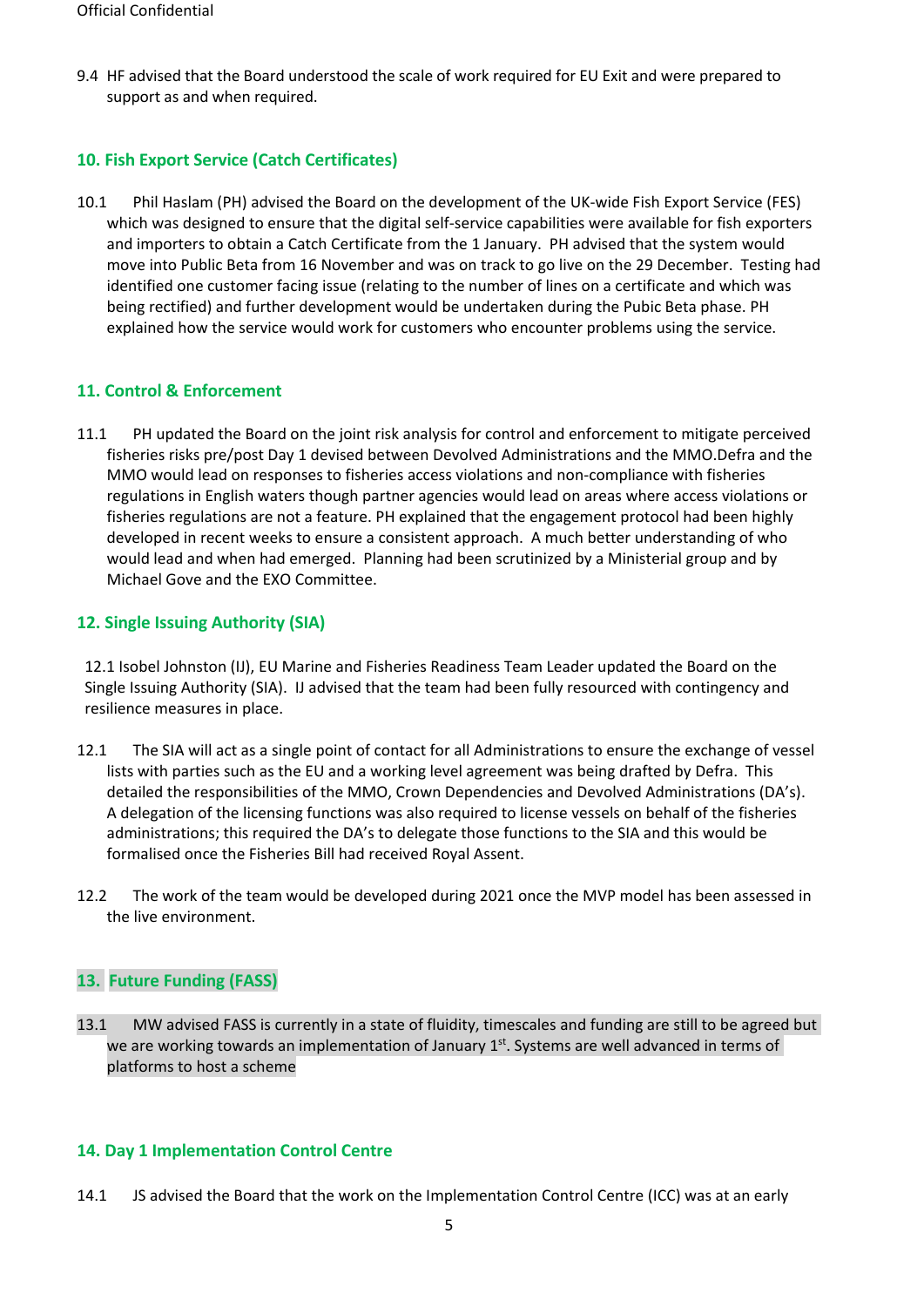stage and consequently, had not yet been discussed with Defra nor tested. The intention of the ICC was to create a single body across MMO to coordinate and control of post-EU Exit activity. The ICC would help to identify escalations, ensure joined up communications to stakeholders and ensure broader governance and control across the MMO.

14.2 JS noted that the ICC would use a light touch approach to understand how each project had been received by customers. Readiness Assurance Statements (RAS) would be used to control the overall understanding of individual projects, for instance how well the FES has been received. It would be important that the projects were viewed holistically and ensure that they were cohesive and did not adversely impact each other. Issues may be identified either through individual programmes or via the ICC through initially twice daily meetings which would be adapted as the picture emerged.

#### **15. Communications & Engagement**

15.1 Susan Wear (SW), Strategic Communication Lead, updated the Board on the work to ensure that stakeholders are kept informed of progress in relation to EU Exit. SW advised that the Communications team worked very closely with Defra Strategic Communications and Defra Press Office to ensure a coordinated approach to external and internal communication. SW introduced a detailed communications 'roadmap' to drive consistency of approach and messages and noted that communication activity would move into an intense period of activity in the coming weeks. More detailed analysis of the stakeholder groups had been undertaken to allow a more targeted approach to communication messages.

#### **16. Control & Enforcement – Evaluation Report**

- 16.1 AW advised the Board that the recent evaluation on the work to increase the scale of the Control and Enforcement work had been concluded. The evaluation report had been compiled using a range of sources such as fisher surveys, interviews and data and had resulted in a substantial report.
- 16.2 AW advised that the final report had been deemed to be of a very high quality which had followed the Magenta Book principles; the results had been in line with expectations and had begun to fill the gaps which to lay the foundations for future MMO evaluation activity.
- 16.3 AW advised that the evaluation report would be discussed with the Evidence Subgroup on 16 December before returning to the main Board with recommendations for the next steps.
- 16.4 HF thanked AW and the Board note the update.

#### **17. MMO Strategy update**

17.1 JS updated the Board on the work of the Strategy Subgroup noting that as the Spending Review had been confirmed as a 1-year settlement with limited funds. The initial results of the draft 10-year strategy would be shared in March 2021, as opposed to the earlier advised date in December. A second draft would be prepared for April with sign-off of the strategy planned for June 2021.JS noted that the strategy would act as the foundation for work across the MMO and detailed in the Corporate Plan. TJ agreed and noted that the Subgroup had thought it important that the ELT challenge themselves to create a framework for statements and a set of principles for the corporate plan.

#### **18. MMO Board 2021 Calendar/Cycle**

18.1 HF advised that the proposal for the Board cycle of meetings should be considered out of committee and asked the Non-Executive Directors to review the paper and respond in due course. TMc agreed the approach and confirmed that it was a sensible option. TJ offered to collate responses.